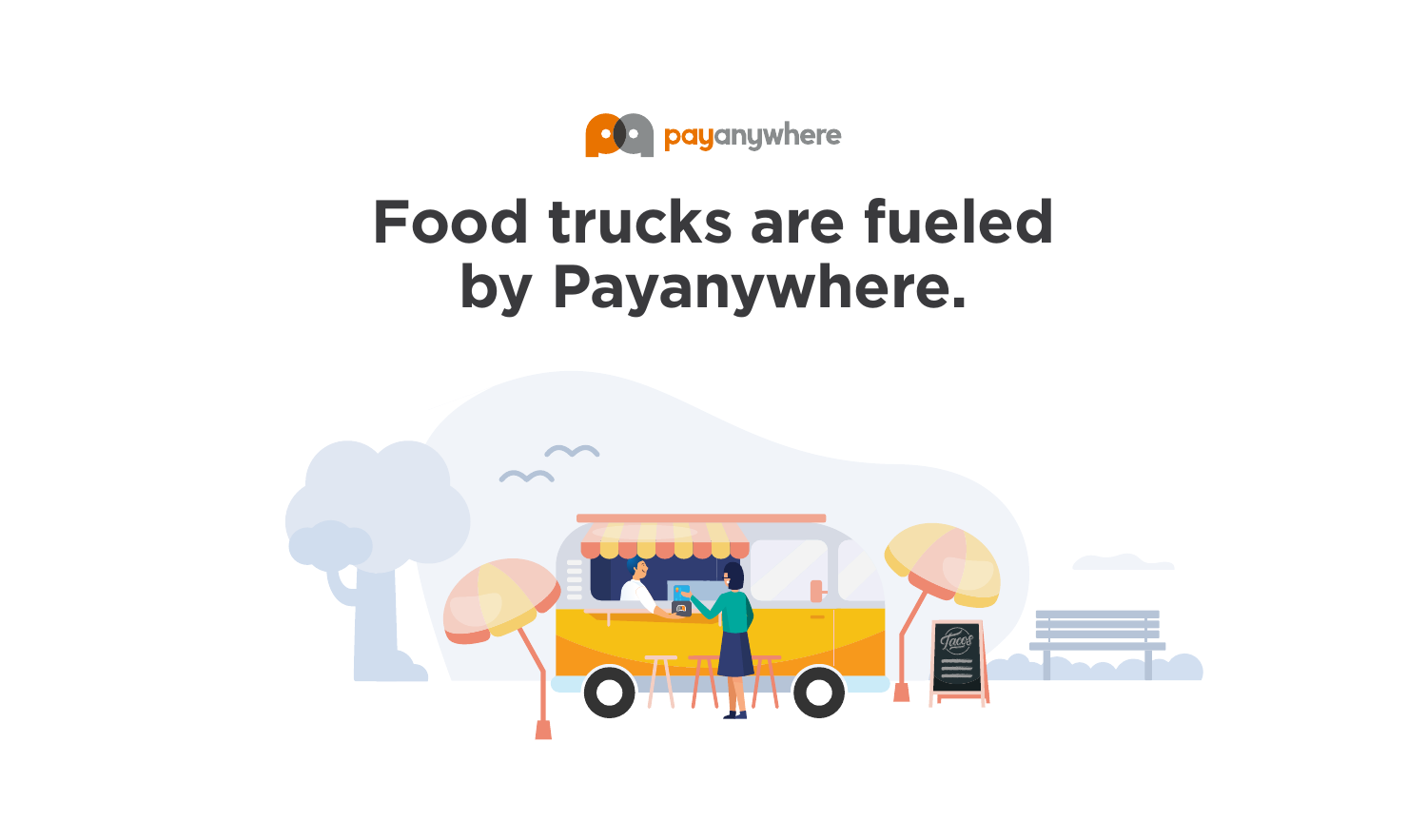Accept payments wherever your food truck takes you.



# **Let's get cookin'.**

**1. Choose your hardware.**

**2. Download the free app.**



**3. Choose custom or pay as you go pricing.** Use your compatible iOS or Android device to accept payments with a Bluetooth Credit Card Reader. Your choice of a 2-in-1 card reader for EMV and magstripe credit cards, or a 3-in-1 to also accept contactless payments.

## **Payanywhere Bluetooth Credit Card Readers.**

**Choose your hardware:**

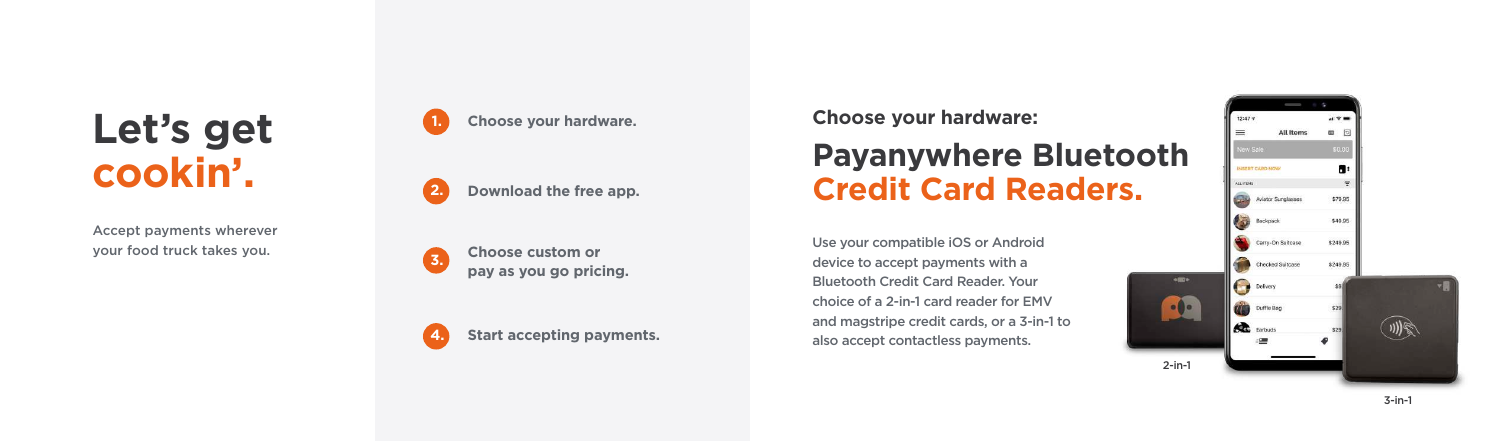

Mini checks all the boxes from countertop, to curbside, or on the go.

- 
- 
- **PIN** debit.
- $\bullet$
- **4G and WiFi connectivity.**
- Ability to accept EBT cards. $\bullet$

A 5" touchscreen with Android software.

An EMV chip card, NFC contactless, and magstripe reader.

A camera for easy barcode scanning.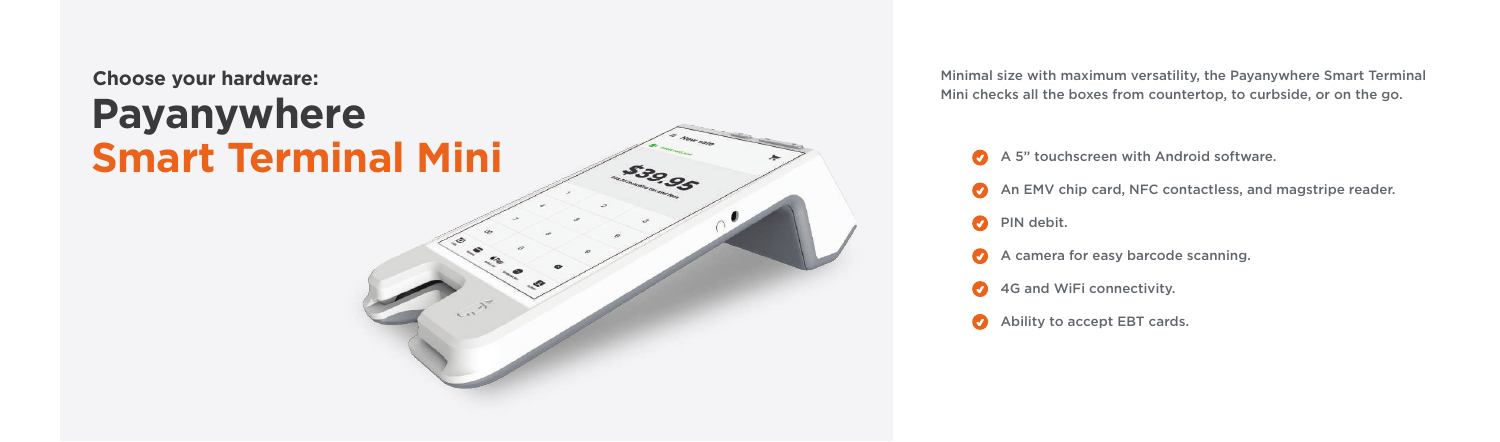# **Payanywhere Smart Terminal**



**Choose your hardware:** The Payanywhere Smart Terminal is an ideal all-in-one device for mobile businesses, like food trucks, and features:

- 
- 
- **PIN** debit.
- Built-in receipt printer.
- 
- 4G and WiFi connectivity.
- Ability to accept EBT cards.

A 5" touchscreen with Android software.

An EMV chip card, NFC contactless, and magstripe reader.

**P** Front and back cameras for easy barcode scanning.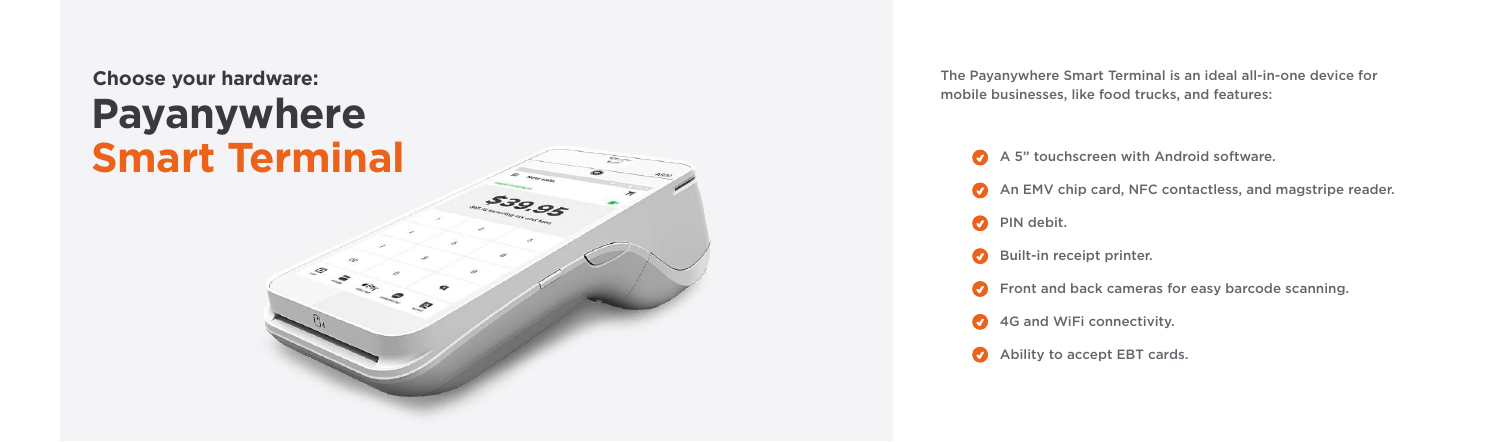

for more than just a credit card terminal but don't want the complexity of a full point of sale.

- $\bullet$
- $\bullet$
- 
- **PIN** debit.
- A built-in receipt printer.  $\bullet$
- 
- **4G and WiFi Connectivity.**
- Ability to accept EBT cards.

A 8" touchscreen with Android software.

A 4.3" customer-facing touchscreen.

An EMV chip card, NFC contactless, and magstripe reader.

**C** Front and back cameras for easy barcode scanning.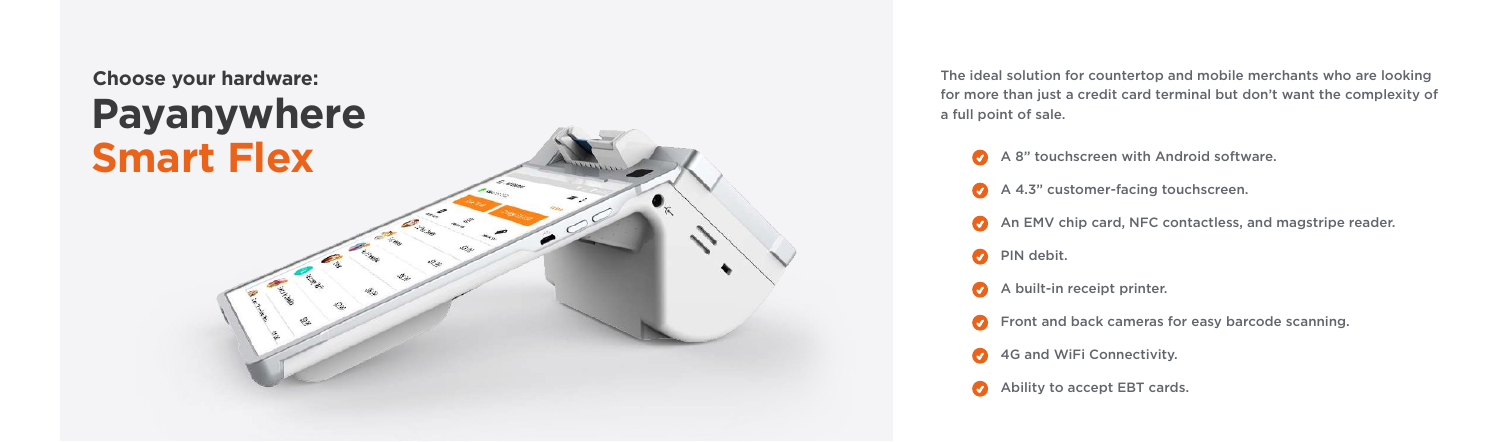# **Payanywhere Smart POS+**

**Pin debit.** 

4G and WiFi connectivity.

Ability to accept EBT cards.

- **Choose your hardware:** The Payanywhere Smart POS+, a POS hardware solution, plus a little extra, designed to make your life and checkout process easier.
	- A 12.5" HD merchant facing touchscreen.
	- A 4.3" customer-facing touchscreen.
	- An EMV chip card, NFC contactless, and magstripe reader.

- Built-in cameras and a receipt printer.
- **Multiple peripheral ports to allow for an optional cash drawer.** 
	-
	-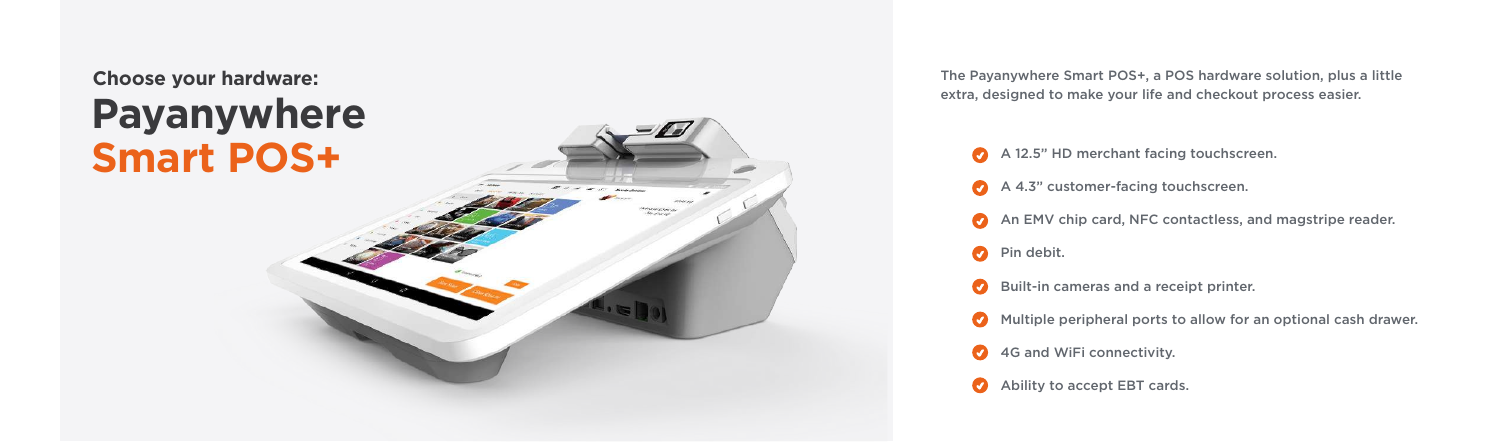



# **Power your food truck with our free app.**

Download the free Payanywhere app from the Apple App Store or Google Play Store. Then enjoy great features designed with your food truck in mind like:

**No connection.**

 $\bullet = \circ$ 

**No thanks Yes** Would you like to process as an offline transaction?



**Kitchen Printer** Connect to a Star SP700 Printer to fire orders directly to a restaurant kitchen.





#### **Employee Management**

We've teamed up with Homebase to give you free employee management software to help you hire, schedule, and communicate with your employees.

3

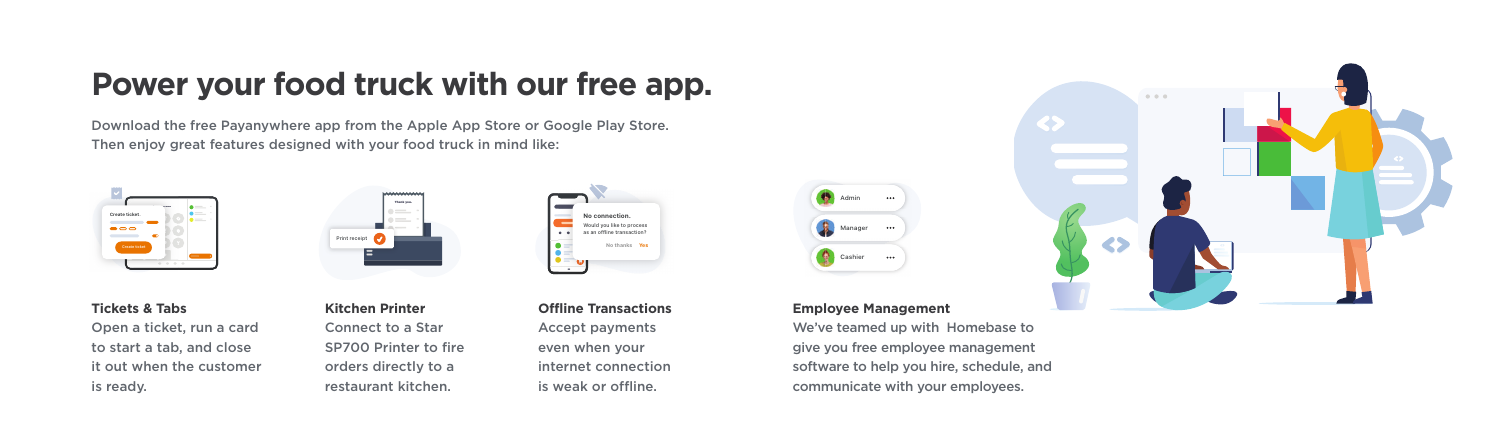## **Take control with your free online business command center.**



### **Log in to Payments Hub to access:**

**Detailed reporting.**